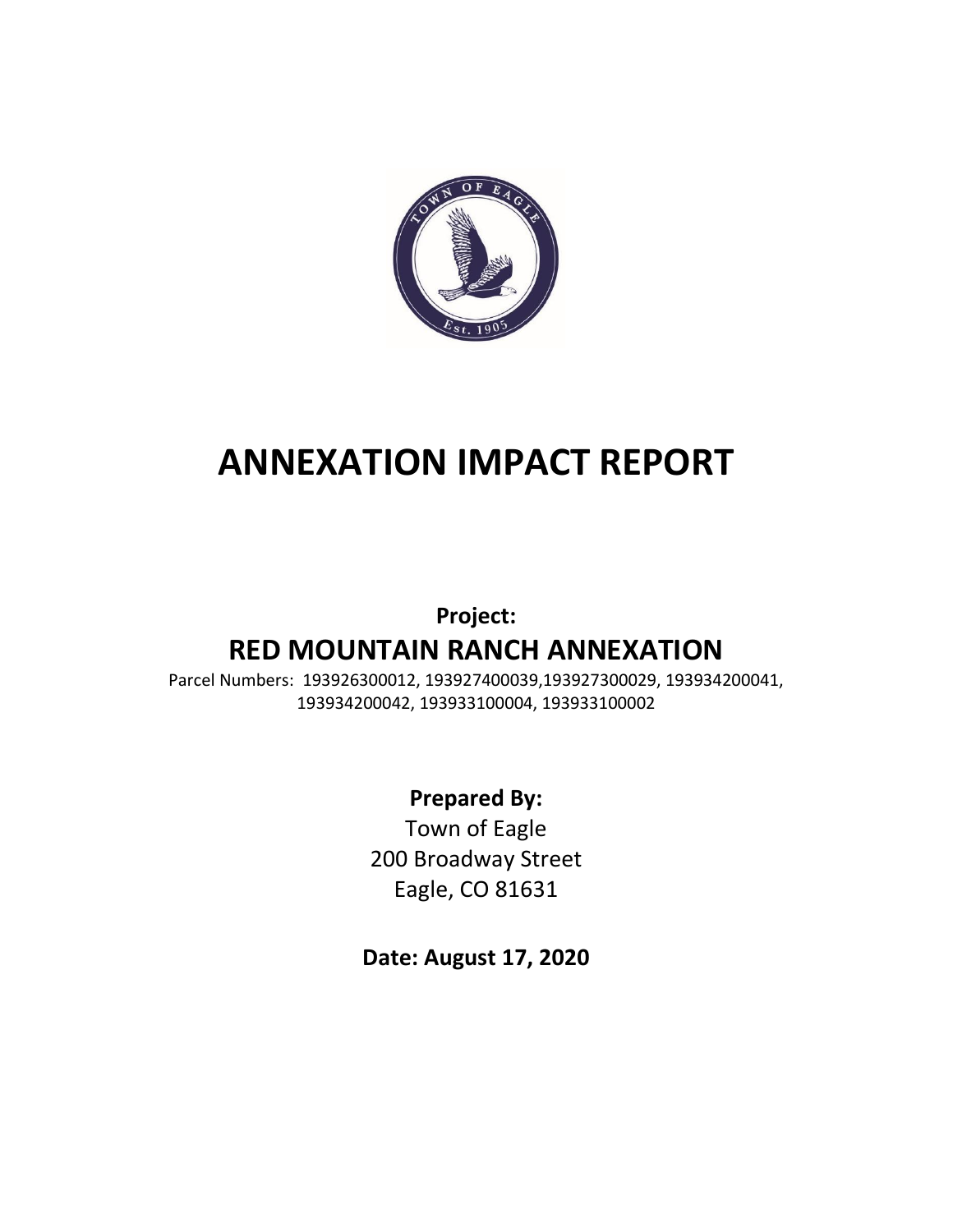# **Table of Contents**

### **Attachments**

RMR Annexation Map RMR PUD Zoning Plan RMR Annexation Noticing Agencies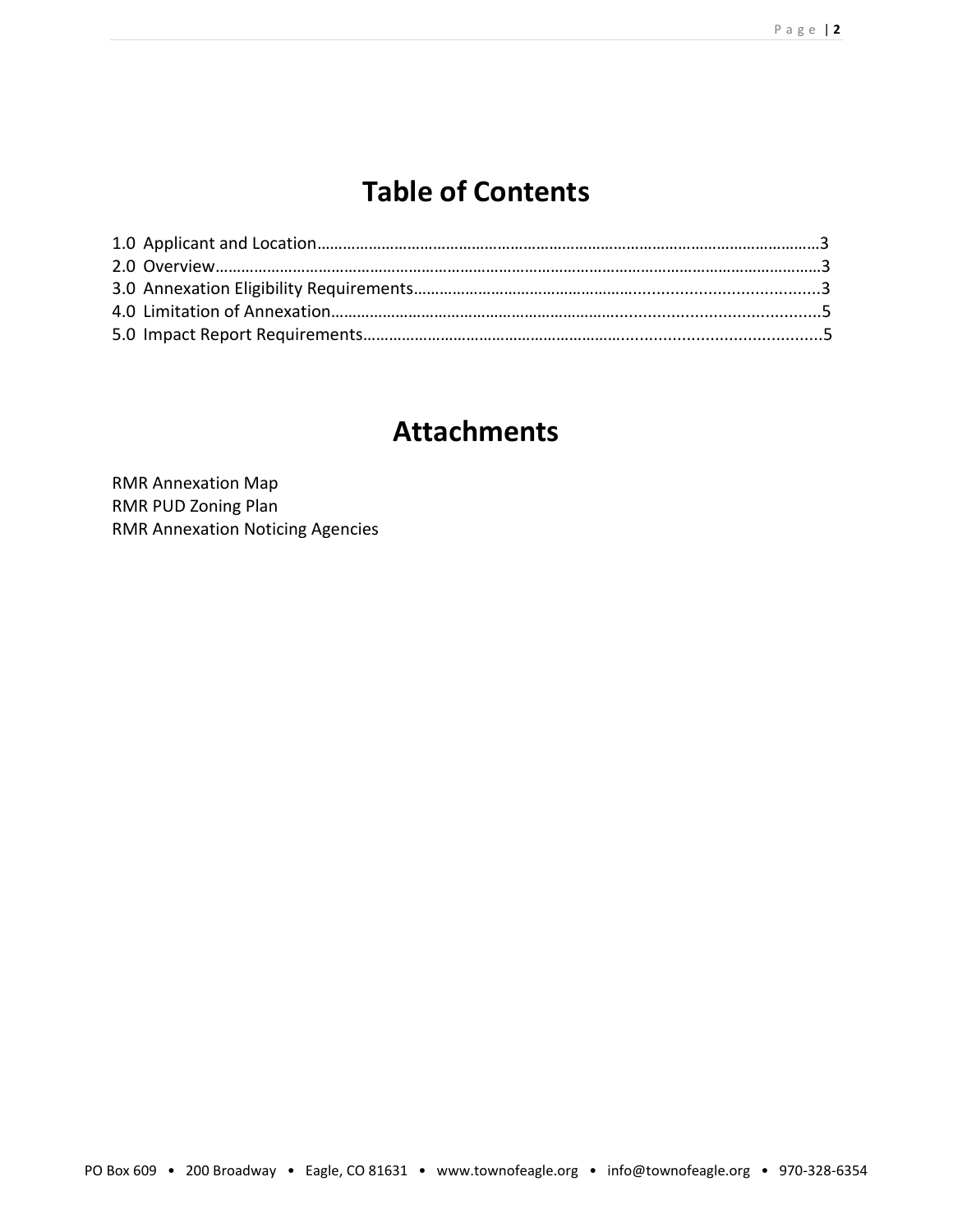#### **1.0 APPLICANT AND LOCATION**

| Applicant(s): | Red Mountain Ranch Partnership, LLLP;<br>Griffin Development LLC; and<br>Eagle River Commercial LLC                                                                                                                                    |
|---------------|----------------------------------------------------------------------------------------------------------------------------------------------------------------------------------------------------------------------------------------|
| Project:      | <b>Red Mountain Ranch Annexation</b>                                                                                                                                                                                                   |
| Location:     | Approximately 106 acres on the east end of the town boundaries, south of<br>Highway 6, north of the Eagle River, Parcel Numbers 193926300012,<br>193927400039, 193927300029, 193934200041, 193934200042, 193933100004,<br>193933100002 |

The Petitioners, Red Mountain Ranch Partnership, LLLP, Griffin Development LLC, and Eagle River Commercial LLC, are the owners of 100% of the Property as land ownership is defined for the purposes of C.R.S. § 31-12-107(1)(g).

#### **2.0 OVERVIEW**

The proposed Red Mountain Ranch Annexation is located along Highway 6 east of the Town of Eagle boundaries. The project area includes 106.194 acres more or less and is owned by three separate ownerships as listed above. The project area consists of eight (8) parcels of varying sizes. The proposed annexation does not include the annexation of any Highway 6 right-of-way.

Of the 106.194 acres, all property is located south of Highway 6 and north of the Eagle River. The property is currently used for a variety of purposes. Much of the property is in agricultural use and serves grazing purposes for limited cattle herds. The property also includes two single-family homes and easement agreements for public fishing along the property that are in place and will remain. The property has four existing access points from Highway 6 with gravel driveway improvements. There are some wetlands and other environmentally sensitive areas that have been identified.

The Petitioners are requesting approval of a Planned Unit Development (PUD) that would include nine parcels to accommodate four residential (mixed unit types) planning areas, two commercial planning areas, one public parcel (Parcel 5B), two open space parcels (OS-1, OS-2) to be dedicated to the Town of Eagle for parks and open space and 1.4 acres of land within Parcel 3 to be dedicated to a non-profit entity to accommodate an environmental education center. A maximum of 153 dwelling units of varying densities are proposed throughout the project. Proposed densities and land uses are shown in the attached "PUD Zoning Plan" attached to this report.

#### **3.0 ANNEXATION ELIGIBILITY REQUIREMENTS**

As set forth in C.R.S. § 31-12-104 below is information addressing the Annexation Eligibility Requirements for the Red Mountain Ranch Annexation proposal:

A. Not less than one‐sixth of the perimeter of the areas proposed to be annexed is contiguous with the Town of Eagle.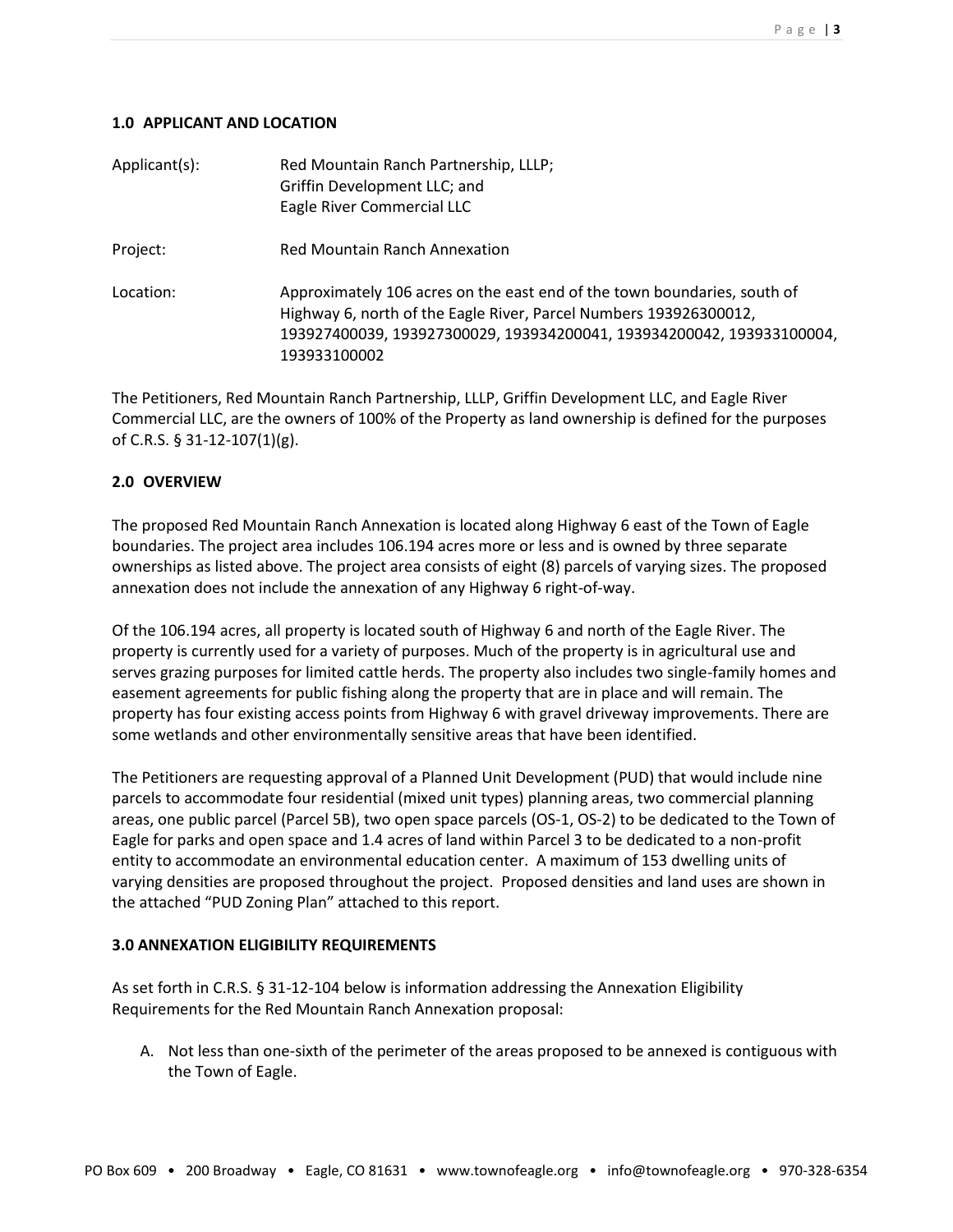*More than one-sixth of the perimeter of the area proposed to be annexed is contiguous per the attached "Annexation Map."*

B. A community of interest exists between the area proposed to be annexed and the Town of Eagle.

*The property will include a variety of housing types, commercial space, an environmental education center, public and private open space, a trail network, public parks, and passive and active recreation areas serving the Town of Eagle residents and visitors as outlined in the Eagle Area Community Plan (adopted 2010), the Eagle River Corridor Plan (adopted 2015), and the Town of Eagle Strategic Plan (adopted 2017).* 

C. The site is urban or will be urban in the near future.

*The Eagle Area Community Plan identifies an Urban Growth Boundary for the Town of Eagle. The majority of the proposed annexation is within the previously designated Urban Growth Boundary.* 

D. The site is integrated or is capable of being integrated with the Town of Eagle.

*The project area is capable of being integrated with the Town of Eagle. The proposed project is adjacent to the Eagle Villas apartments and the Eagle Lofts condominium units. There is a public park on Nogal Road, and the proposed project has onsite park amenities proposed for residents.*

*Eagle County just completed phase 1 construction of the Eagle Valley Trail multi-use bike path from the Nogal Road bike path east toward Horn Ranch at the entrance to the red canyon between the Town of Eagle and Wolcott. The Eagle Valley Trail connects the eastern end of the Town of Eagle west to the Town of Gypsum and provides safe passage of pedestrians and cyclists from the project area to a variety of commercial and recreational opportunities.* 

*The Eagle County Transit Authority operates bus service between the Town of Eagle and the down-valley and up-valley communities. There is a park-n-ride facility at Chambers Ave and Eby Creek Road less than one mile from the western end of the proposed project. In the future, changes to the bus system, and additional stop locations will assist in the integration of the project.*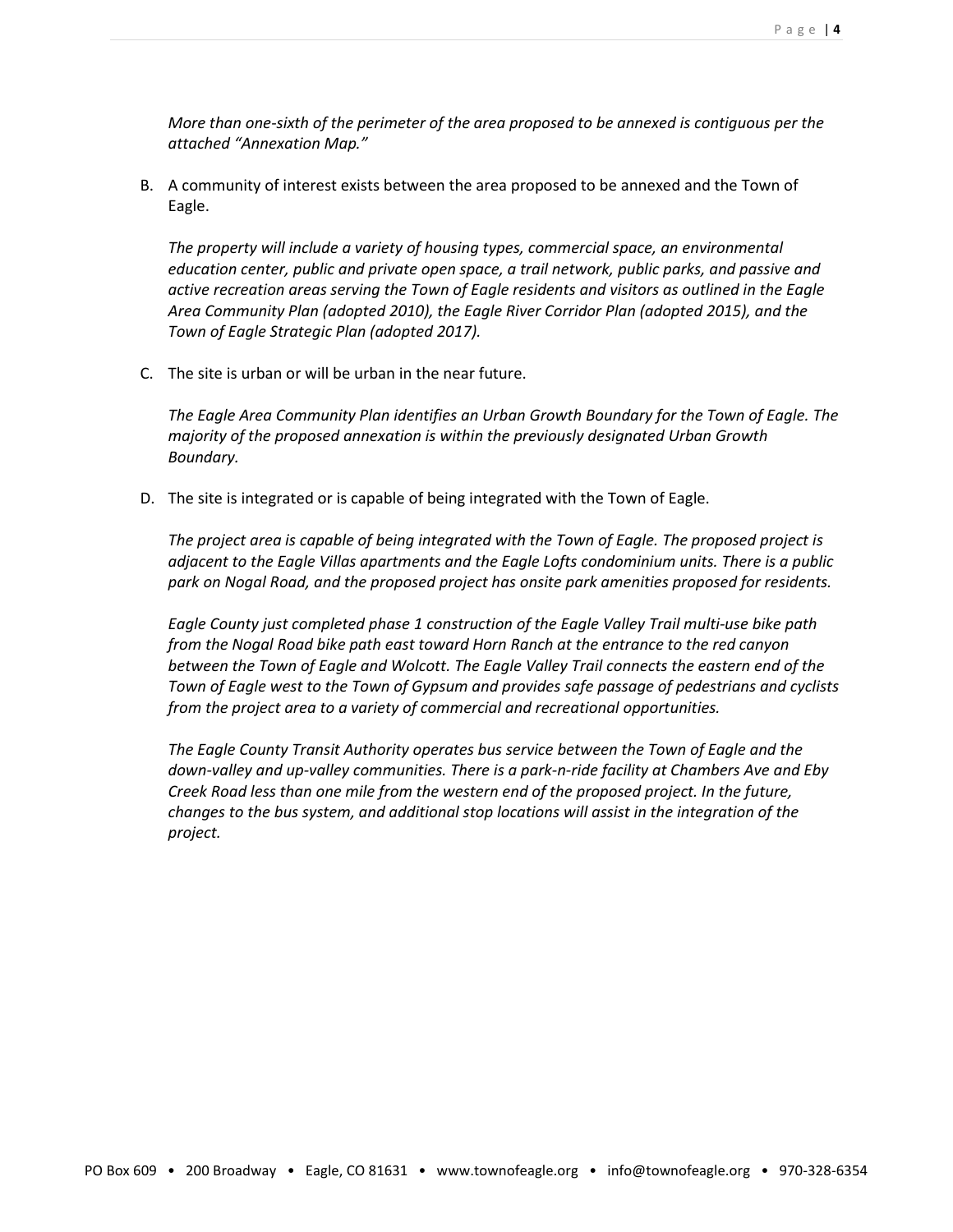#### **3.0 LIMITATION OF ANNEXATION**

As set forth in C.R.S § 31-12-105, below are responses to the Limitation of Annexation:

A. In establishing the boundaries of the territory to be annexed, no land held in identical ownership, whether consisting of one tract of parcel of real estate or two or more contiguous tracts or parcels of real estate, has been divided into separate parts or parcels without the written consent of the landowners.

*Existing right of way and property lines are being used as boundaries for annexation and all parties have provided written consent.*

B. In establishing the boundaries of the areas proposed to be annexed, no land held in identical ownership, whether consisting of one tract or parcel of real estate or two or more contiguous tracts or parcels of real estate, comprising twenty acres or more (which, together with the buildings and improvements situated thereon has a valuation for assessment in excess of two hundred thousand dollars for ad valorem tax purposes for the year next preceding the annexation) has been included without written consent of the landowners.

*All land included with the annexation boundary is included with the written consent of the landowners.*

C. That no annexation proceedings have been commenced for the annexation of part or all of the subject property to another municipality.

*The site has not been petitioned for annexation to another municipality.*

D. If a portion of a platted street or alley is to annex, the entire width of said street or alley is included within the area proposed to be annexed.

*The annexation proposal does not include any platted street or alley.*

#### **4.0 REQUIREMENTS OF THE IMPACT REPORT**

As set forth in C.R.S § 31-12-108.5, below are the responses to the Annexation Impact Report Requirements:

(a) A map or maps of the municipality and adjacent territory to show the following information:

(I) The present and proposed boundaries of the municipality in the vicinity of the proposed annexation;

*Refer to "Annexation Map" attached to this report.*

(II) The present streets, major trunk water mains, sewer interceptors and outfalls, other utility lines and ditches, and the proposed extension of such streets and utility lines in the vicinity of the proposed annexation; and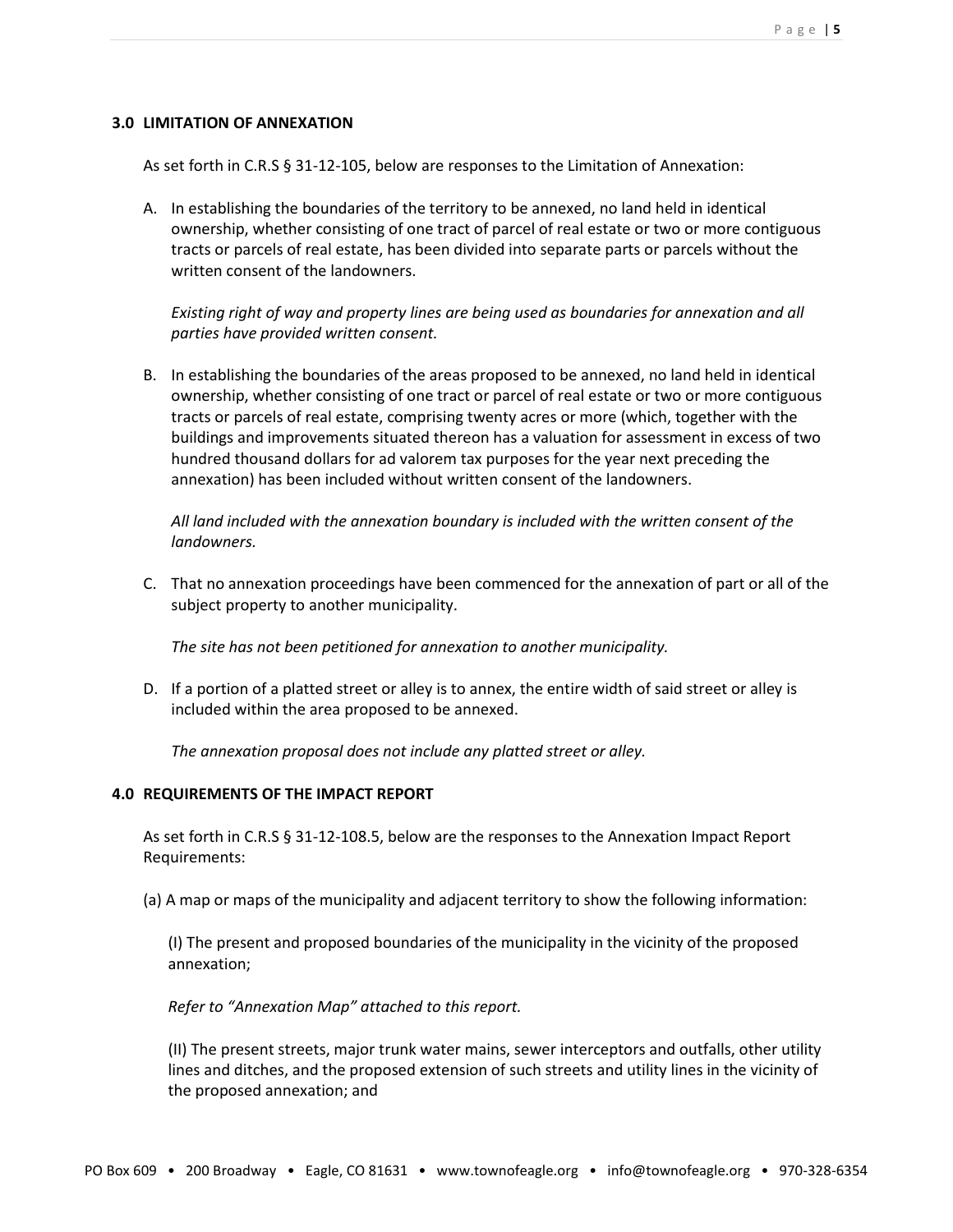*Refer to the "*PUD Zoning Plan*" attached to this report.* 

(III) The existing and proposed land use pattern in the areas to be annexed;

*The property is currently in unincorporated Eagle County and is zoned Resource. The proposed land uses are outlined in the "*PUD Zoning Plan*" attached to this report.* 

(b) A copy of any draft or final preannexation agreement, if available;

*An Annexation and Development Agreement will be negotiated through the land use review and approval process.* 

(c) A statement setting forth the plans of the municipality for extending to or otherwise providing for, within the area to be annexed, municipal services performed by or on behalf of the municipality at the time of annexation;

*Municipal services are within the vicinity of the project on the western boundary of the proposed annexation.* 

*Water. The Petitioners will install a water main extension to the eastern end of the Property for each Planning Area. Petitioner will install a water meter at the end of the line and are required to flush the line at a frequency as required to meet State safe water drinking standards. Petitioners are also be responsible for payment of the flushed water at the then applicable Town bulk water rate until such time as the water main extension is looped.* 

*Sanitary Sewer. A sanitary sewer system servicing the property with lift stations will be connected to the town's system.*

*The final details of the extension of municipal services will be addressed in the Annexation and Development Agreement negotiated and executed at the time of annexation between the Town and the Petitioners.* 

(d) A statement setting forth the method under which the municipality plans to finance the extension of the municipal services into the area to be annexed;

*Extension of water and sewer service to the property will be at the expense of the Petitioners.*

(e) A statement identifying existing districts within the area to be annexed; and

*Refer to the "Annexation Referral Contact List" attached to this report.*

(f) A statement on the effect of annexation upon local-public school district systems, including the estimated number of students generated and the capital construction required to educate such students.